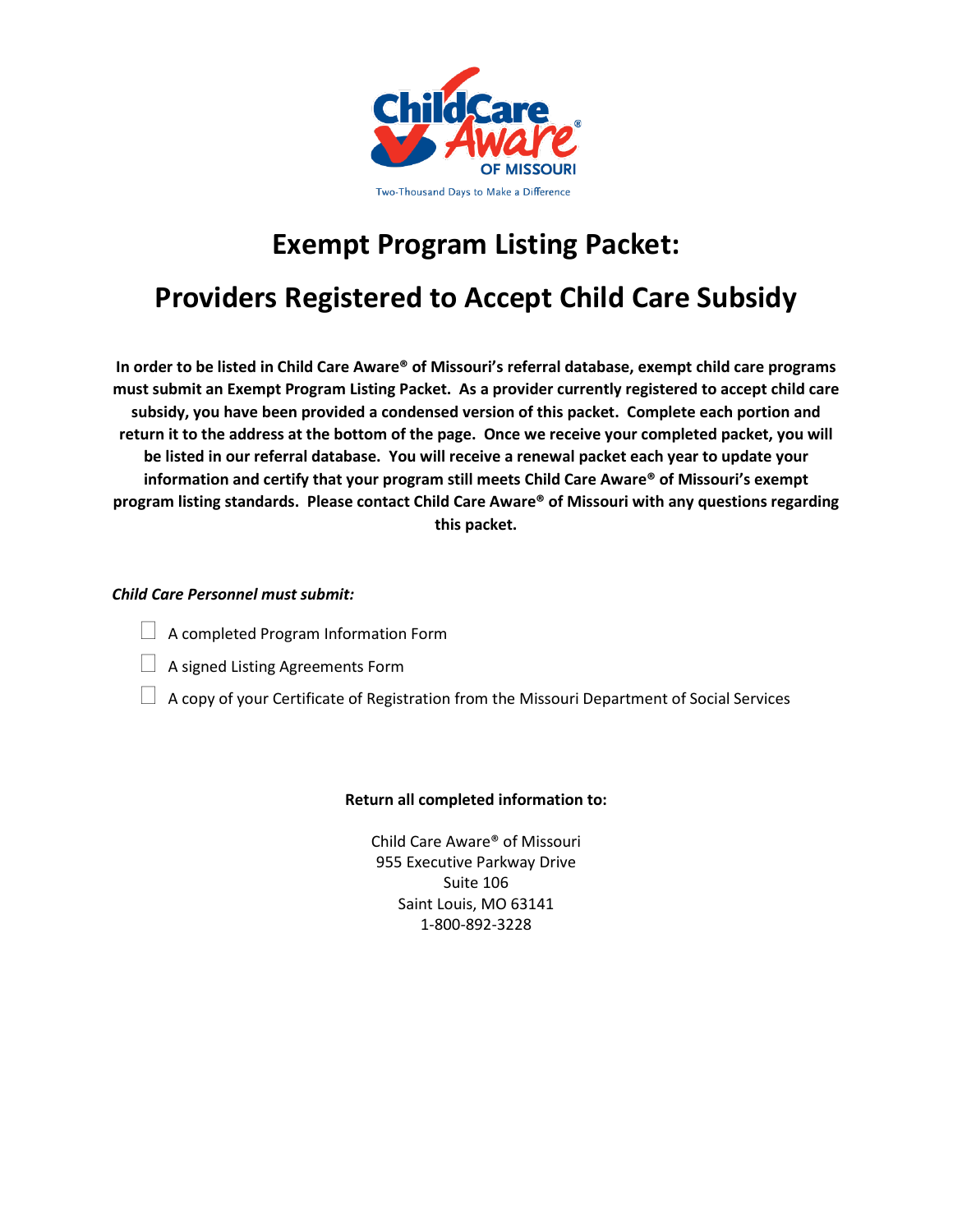

## **Child Care and Early Learning Program Information Form**

To be completed by director or owner only. keep a completed copy for your records.

*Mail to*: Child Care Aware® of Missouri 955 Executive Parkway Drive, Suite 106 St. Louis, Missouri 63141

**OR** *Fax to*: (314)754-0330 **OR** *Scan and email to*[: referralcenter@mo.childcareaware.org](mailto:referralcenter@mo.childcareaware.org)

| + Contact Information                                                                                 |                                        |                                                                                        |  |
|-------------------------------------------------------------------------------------------------------|----------------------------------------|----------------------------------------------------------------------------------------|--|
|                                                                                                       |                                        |                                                                                        |  |
|                                                                                                       |                                        |                                                                                        |  |
|                                                                                                       |                                        |                                                                                        |  |
|                                                                                                       |                                        | Primary phone number: _______________________                                          |  |
| Zip Code: National Code: National Code: National Code: National Code: National Code: National Code: N |                                        | Secondary phone number: Secondary phone number:                                        |  |
|                                                                                                       |                                        |                                                                                        |  |
|                                                                                                       |                                        |                                                                                        |  |
|                                                                                                       |                                        |                                                                                        |  |
|                                                                                                       |                                        |                                                                                        |  |
|                                                                                                       |                                        |                                                                                        |  |
|                                                                                                       |                                        | If you receive mail at a different address, please provide this mailing address below. |  |
|                                                                                                       |                                        |                                                                                        |  |
|                                                                                                       |                                        |                                                                                        |  |
|                                                                                                       |                                        |                                                                                        |  |
| + Our Schedule                                                                                        |                                        |                                                                                        |  |
| <b>Operating hours:</b>                                                                               |                                        | <b>Year Schedule:</b>                                                                  |  |
| Monday                                                                                                | ______________ to _____________        | <b>Full Year</b>                                                                       |  |
| Tuesday                                                                                               | ______________ to _____________        | School Year Only                                                                       |  |
|                                                                                                       | Wednesday _____________ to ___________ | Summer Only                                                                            |  |
| Thursday                                                                                              | ______________ to _____________        |                                                                                        |  |
| Friday                                                                                                | _______________ to _____________       |                                                                                        |  |
| Saturday                                                                                              |                                        |                                                                                        |  |
| Sunday                                                                                                | _____________ to ______________        |                                                                                        |  |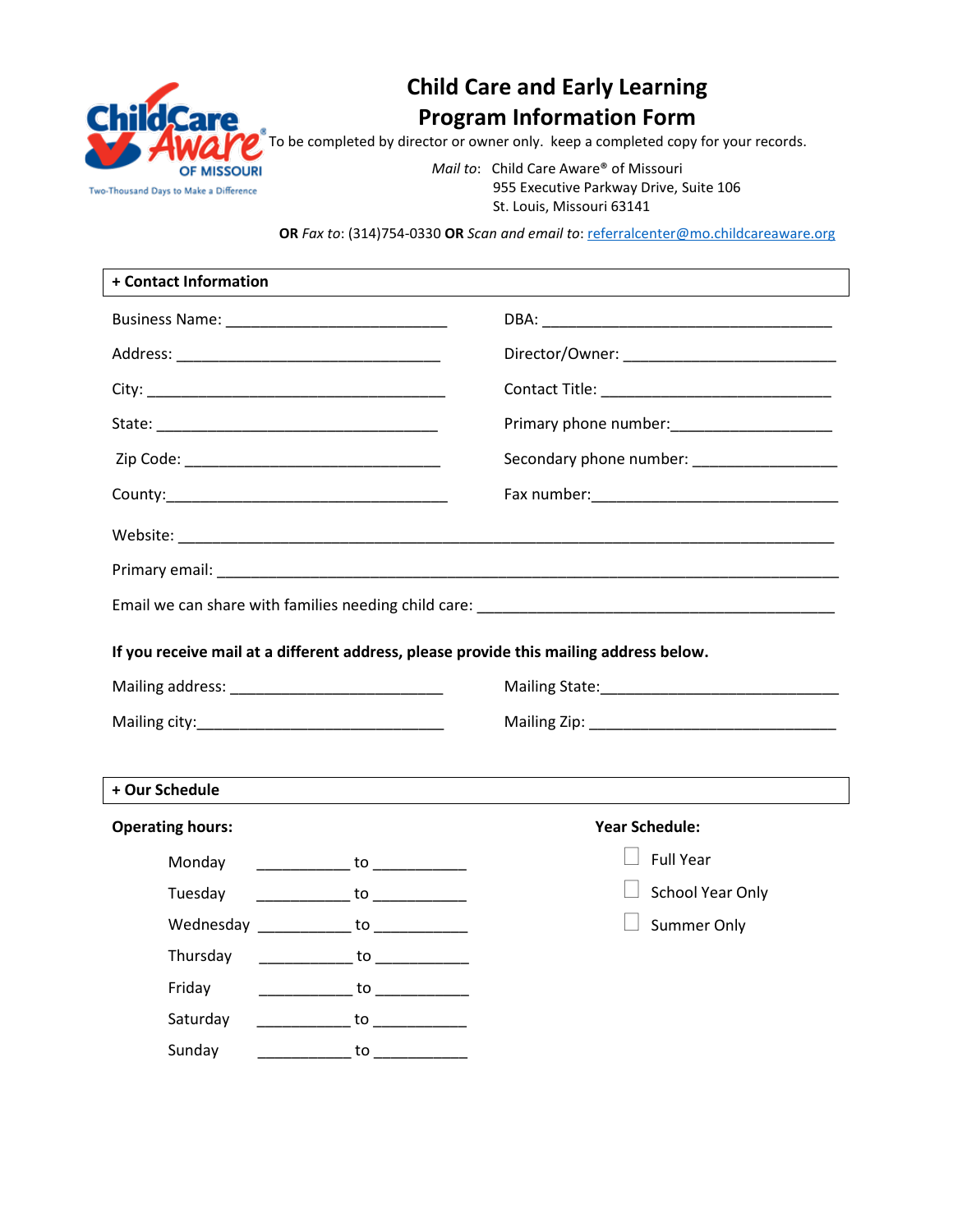#### **Scheduling Options:**

| <b>Full-time Preschool Care</b>                              | Part-time Preschool Care                                     |
|--------------------------------------------------------------|--------------------------------------------------------------|
| Full-time Infant/Toddler Care                                | Part-time Infant/Toddler Care                                |
| Before and/or After School Care (for<br>school-age children) | Summer Program (for school-age<br>children)                  |
| Flexible                                                     | Drop-in Care                                                 |
| Overnight/24 Hour Care                                       | Temporary or Emergency Care                                  |
| Open Federal Holidays                                        |                                                              |
| + Ages, Capacity, and Rates                                  |                                                              |
| <b>Ages Cared For:</b>                                       | Licensed Capacity: National Property of the Capacity:        |
|                                                              | Desired Enrollment: New York Processor and Security Assembly |
|                                                              |                                                              |
| <b>Payment Assistance:</b>                                   |                                                              |
| MO Subsidy (DSS)                                             | Income-based Tuition (sliding fee)                           |
| <b>Foster Care Subsidy</b>                                   | Scholarships                                                 |
| IL Subsidy                                                   | <b>Military Assistance</b>                                   |
| <b>KS Subsidy</b>                                            | <b>Hourly Rate Options</b>                                   |
| Multi Child Discount                                         | None Applicable                                              |
| <b>Additional Fees:</b>                                      |                                                              |
|                                                              | Other                                                        |
| <b>Registration Fee</b>                                      |                                                              |
| <b>Supply Fee</b>                                            | None Applicable                                              |

#### **Weekly Rates:**

| Infant (0-12 months)      |  |
|---------------------------|--|
| One Year Old              |  |
| Two Years Old             |  |
| Three to Five Years Old   |  |
| Kindergarten & School Age |  |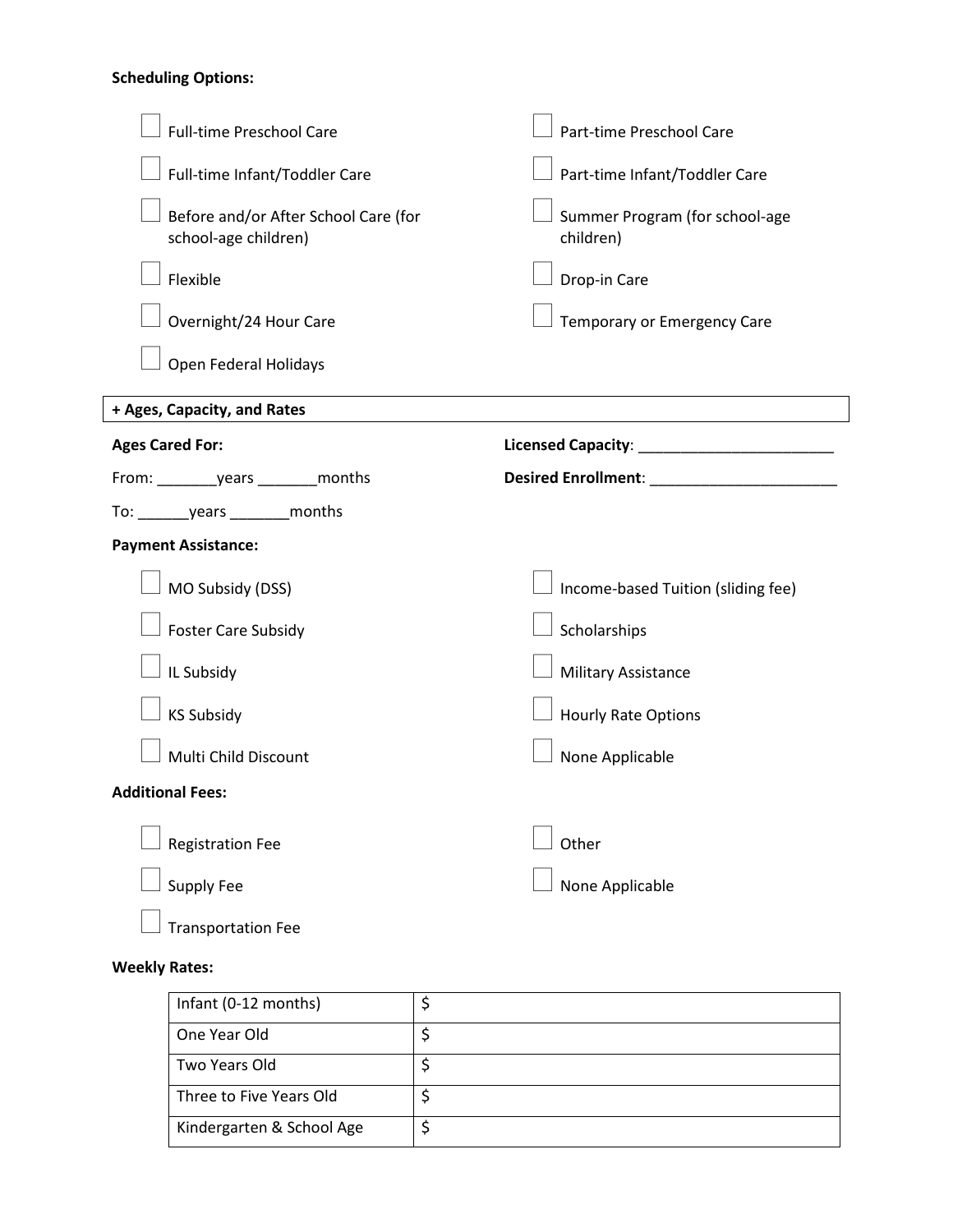#### **+ About Our Program**

| Transportation                                 |                                                                                                                                                                                                                                |
|------------------------------------------------|--------------------------------------------------------------------------------------------------------------------------------------------------------------------------------------------------------------------------------|
| Program Transports to/from school              | Near public transportation                                                                                                                                                                                                     |
| Program Transports to/from home                | Walking distance to/from school                                                                                                                                                                                                |
| By School's bus to/from program                | No transportation                                                                                                                                                                                                              |
| <b>Curriculum</b>                              |                                                                                                                                                                                                                                |
| <b>Creative Curriculum</b>                     | Montessori                                                                                                                                                                                                                     |
| HighScope                                      | A Beka                                                                                                                                                                                                                         |
| Emerging Language & Literacy                   | Religious experience and the set of the set of the set of the set of the set of the set of the set of the set of the set of the set of the set of the set of the set of the set of the set of the set of the set of the set of |
| Curriculum                                     |                                                                                                                                                                                                                                |
| Project Construct                              | None Applicable                                                                                                                                                                                                                |
| Reggio                                         |                                                                                                                                                                                                                                |
| Primary Language Used: _______________________ | Secondary Language Used: __________                                                                                                                                                                                            |
|                                                |                                                                                                                                                                                                                                |
| <b>Activities</b>                              |                                                                                                                                                                                                                                |
| Field trips                                    | Sports programs                                                                                                                                                                                                                |
| Computers for children                         | Opportunities for cooking                                                                                                                                                                                                      |
| Foreign language instruction                   | Gardening                                                                                                                                                                                                                      |
| Music instruction                              | <b>Toilet learning</b>                                                                                                                                                                                                         |
| Gymnastic instruction                          | None Applicable                                                                                                                                                                                                                |
| <b>Family Involvement:</b>                     |                                                                                                                                                                                                                                |
| <b>Family Volunteer Opportunities</b>          | <b>Family Communication App</b>                                                                                                                                                                                                |
| <b>Family-Teacher Conferences</b>              | Program Newsletter                                                                                                                                                                                                             |
| <b>Family Events</b>                           | None Applicable                                                                                                                                                                                                                |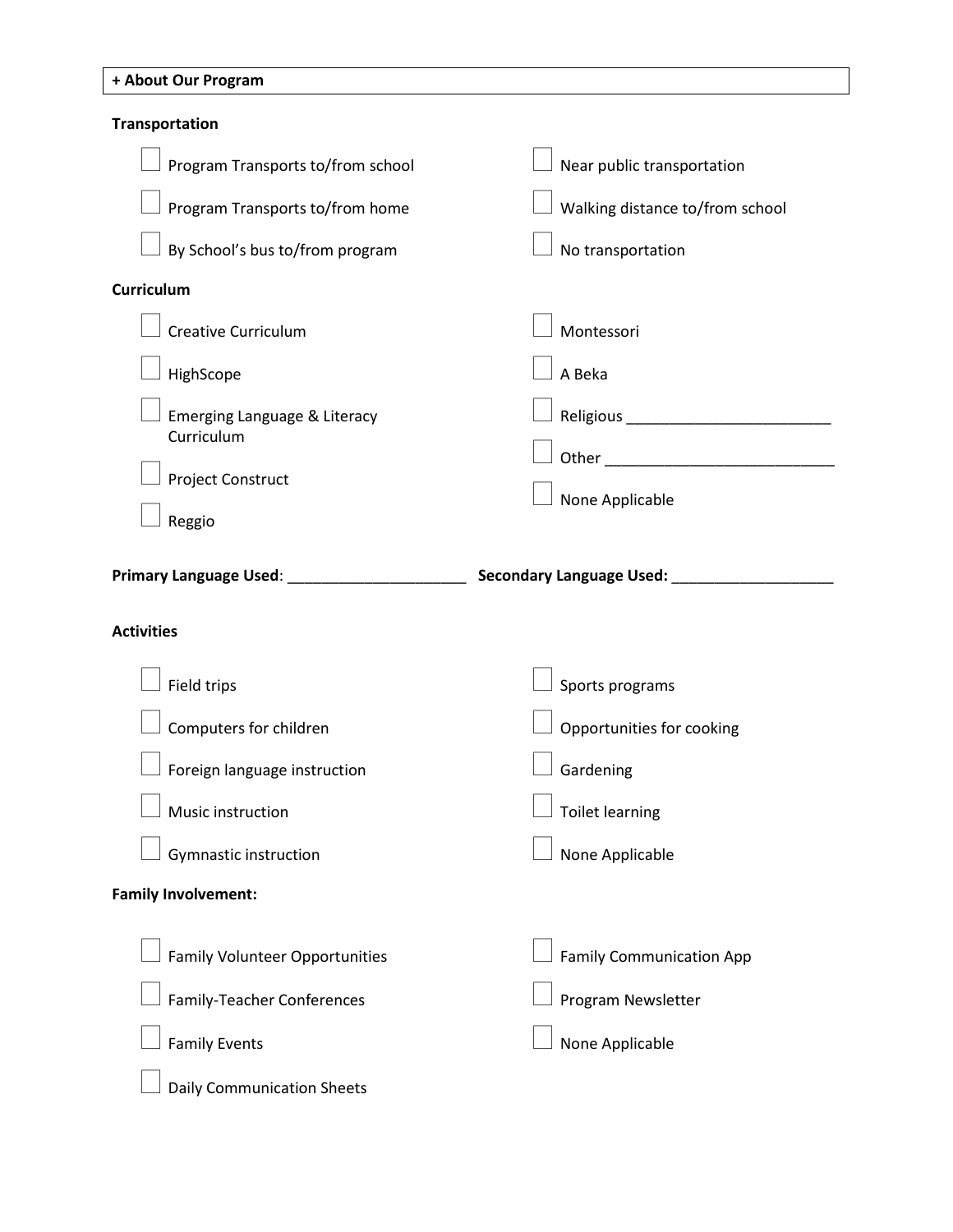#### **Environment**

| Outdoor play area           | Smoke-free                                                |
|-----------------------------|-----------------------------------------------------------|
| Fenced yard                 | Air conditioned                                           |
| Outdoor classroom           | Videocam monitoring                                       |
| No pets                     | Security system                                           |
| Pets away from children     | Intergenerational learning                                |
| Pets interact with children | None Applicable                                           |
| <b>Meals</b>                |                                                           |
| <b>Breakfast</b>            | Field/Garden-to-table                                     |
| Lunch                       | Accommodates special diets                                |
| Snacks                      | Adequate Breastfeeding Space                              |
| Dinner                      | Program provides formula, baby cereal<br>and/or baby food |
| Family to provide meals     | CACFP-USDA Food Program Member                            |
| Family style dining         | None Applicable                                           |

#### **+ Credentials**

## **Regulation:**

License ID: \_\_\_\_\_\_\_\_\_\_\_\_\_\_\_\_\_\_\_\_\_\_\_

Licensed

 $\perp$  License-Exempt

Exempt

#### **Recognitions:**

 $\Box$  Staff CPR/First Aid Certified

|  | $\Box$ Safe Sleep Training |
|--|----------------------------|
|  |                            |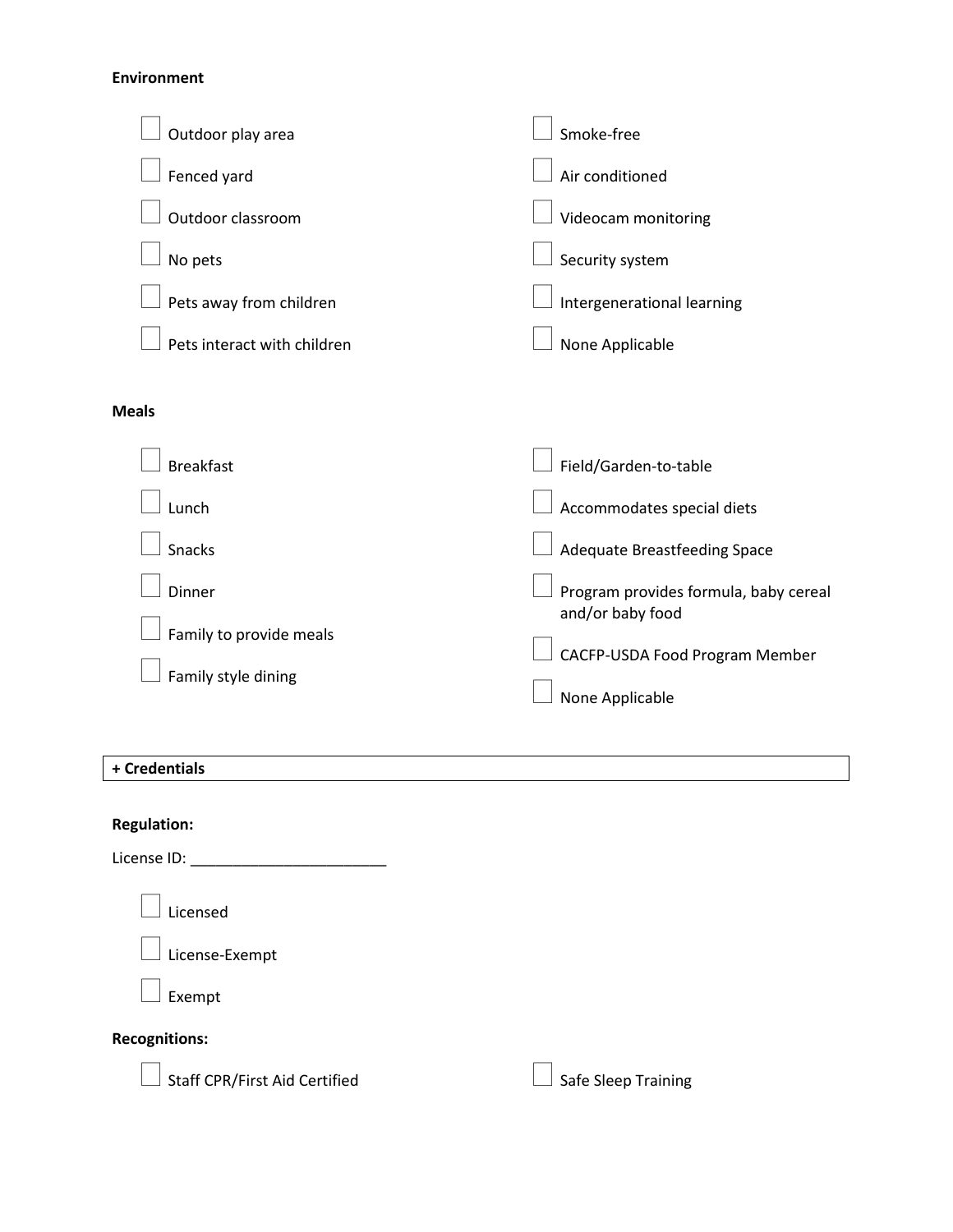|  |  |  | + Special Needs |
|--|--|--|-----------------|
|--|--|--|-----------------|

### **Program Has Experience With:**  Autism ADHD Hearing Impairment Visual Impairment Food allergies Environmental Allergies Asthma Diabetes Other: \_\_\_\_\_\_\_\_\_\_\_\_\_\_\_\_\_\_\_\_\_\_\_\_\_\_\_ None Applicable **General Support:** Wheelchair Access Breathing treatments/Inhalers

Administer Medication

Walker Access

**Child Care Aware® of Missouri reserves the right, its sole and absolute discretion, to make an independent decision regarding the listing, or exclusion, of any provider. Program information may be shared with funders. Complaints about a program's services should be referred to the Department of Social Services and the Department of Elementary and Secondary Education- Child Care Compliance as deemed necessary.**

I have read the above statement and understand Child Care Aware® of Missouri's listing policies.

Signature: \_\_\_\_\_\_\_\_\_\_\_\_\_\_\_\_\_\_\_\_\_\_\_\_\_\_\_\_\_\_\_\_\_\_\_\_\_\_\_\_\_\_\_\_\_\_\_\_ Date: \_\_\_\_\_\_\_\_\_\_\_\_\_\_\_\_\_\_

Therapists Welcome

None Applicable